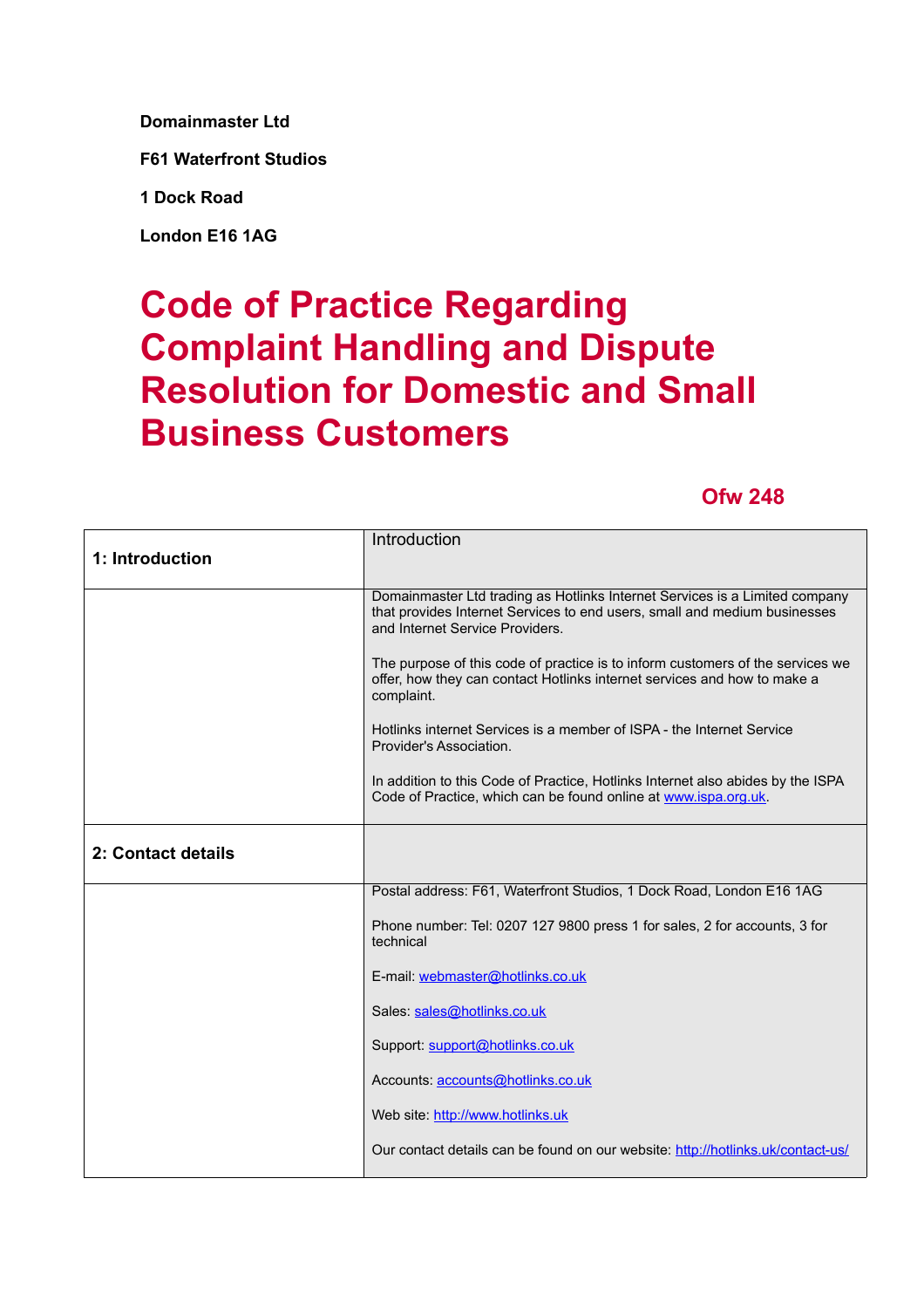| 3: Terms and conditions,<br>including prices and tariffs                                                                                                                                                                |                                                                                                                                                                                                                                                                                                |
|-------------------------------------------------------------------------------------------------------------------------------------------------------------------------------------------------------------------------|------------------------------------------------------------------------------------------------------------------------------------------------------------------------------------------------------------------------------------------------------------------------------------------------|
| <b>Our services</b>                                                                                                                                                                                                     | Our services:                                                                                                                                                                                                                                                                                  |
|                                                                                                                                                                                                                         | Internet access: Dialup, ADSL, Leased Lines, HotSpots                                                                                                                                                                                                                                          |
|                                                                                                                                                                                                                         | Hosting: Domain registrations, web design, webspace, server hosting                                                                                                                                                                                                                            |
|                                                                                                                                                                                                                         | Telephony: Voice Over IP, Conferencing                                                                                                                                                                                                                                                         |
|                                                                                                                                                                                                                         | A full list of hotlinks internet services can be found on our website:<br>http://www.hotlinks.uk                                                                                                                                                                                               |
|                                                                                                                                                                                                                         | Ordering products and services:                                                                                                                                                                                                                                                                |
|                                                                                                                                                                                                                         | Domain names registrations can be made online, specific packages can be<br>discussed and ordered via our sales departments, which can be contacted, by<br>phone or email. (See code of practice contacts section).                                                                             |
|                                                                                                                                                                                                                         | Prices can be found on the website under each specific section, for packages<br>please call our sales department. (see contacts)                                                                                                                                                               |
|                                                                                                                                                                                                                         | Standard conditions:                                                                                                                                                                                                                                                                           |
|                                                                                                                                                                                                                         | Our standard terms and conditions can be found here:<br>http://www.hotlinksuk/terms.pdf or you can request them to be posted or<br>emailed by contacting our support (see contacts)                                                                                                            |
| Access                                                                                                                                                                                                                  | The customer can contact us by phone, email, letter or via the website contact<br>form (http://hotlinks.uk/contact-us/). (See code of practice contacts section)                                                                                                                               |
|                                                                                                                                                                                                                         |                                                                                                                                                                                                                                                                                                |
| <b>Pricing information</b><br>Standard tariffs (including special<br>discounts and special and<br>targeted tariff schemes) should<br>either be included, or the<br>customer should be advised of<br>how to obtain them. | All prices are in UK Pounds and subject to UK VAT:<br>Pricing:                                                                                                                                                                                                                                 |
|                                                                                                                                                                                                                         | The prices can be found on the appropriate sections of the hotlinks website<br>http://www.hotlinks.co.uk or for specific packages are available on request<br>from the hotlinks internet sales department which can be contacted by phone<br>or email (see code of practice contacts section.) |
|                                                                                                                                                                                                                         | The following payment methods are accepted: All major credit cards (except<br>American Express), Debit Card (except Visa Electron), BACS transfer and<br>Standing Order.                                                                                                                       |
|                                                                                                                                                                                                                         | Full itemisation is available on invoices.                                                                                                                                                                                                                                                     |
|                                                                                                                                                                                                                         | All products and services are made as a single supply; your account may be<br>suspended or closed if any sum due for a product or service is unpaid or is in<br>arrears.                                                                                                                       |
|                                                                                                                                                                                                                         | Various discounts can be discussed with our sales department (see contacts)                                                                                                                                                                                                                    |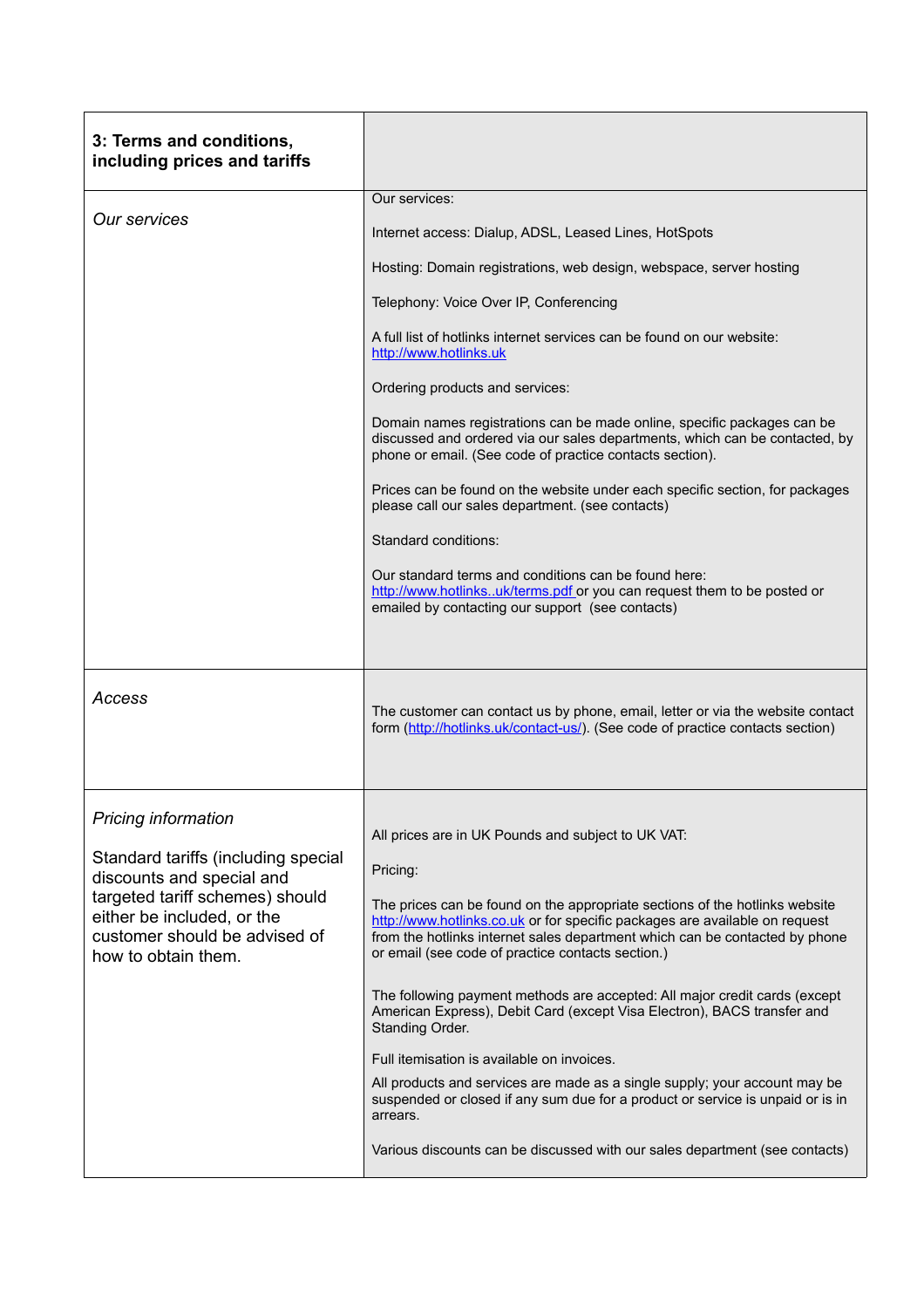| <b>Contract conditions</b><br>Including any relevant minimum<br>contract period and how service<br>can be cancelled.                                                                                                                     | Standard conditions:<br>Our standard terms and conditions can be found here:<br>http://www.hotlinks.uk/terms.pdfor you can request them to be posted or faxed<br>by contacting our support (see contacts)                                                                                                                                                                                                                                                                                                                                                                                                                                                                                                                                       |
|------------------------------------------------------------------------------------------------------------------------------------------------------------------------------------------------------------------------------------------|-------------------------------------------------------------------------------------------------------------------------------------------------------------------------------------------------------------------------------------------------------------------------------------------------------------------------------------------------------------------------------------------------------------------------------------------------------------------------------------------------------------------------------------------------------------------------------------------------------------------------------------------------------------------------------------------------------------------------------------------------|
| 4: Customer service                                                                                                                                                                                                                      |                                                                                                                                                                                                                                                                                                                                                                                                                                                                                                                                                                                                                                                                                                                                                 |
| Compensation or refund policy                                                                                                                                                                                                            | Although we attempt to provide all customers with the best possible service,<br>we cannot guarantee that products and services will never be faulty. However,<br>we will correct all reported faults as soon as we reasonably can.<br>If there is a fault with your service, you should report it as soon as possible by<br>telephoning 02071279800 or e-mailing us at support@hotlinks.co.uk<br>Where applicable, information about the target time to fix faults is covered in<br>the Service Level Agreement for the product in question.<br>Compensation or refunds are considered on a case-by-case basis. The<br>company may at its own discretion decide to refund a customer should the<br>company believe that such refund is merited. |
| <b>Complaint handling process</b><br>Describe in relation to public<br>electronic communications<br>services for domestic and small<br>business customers.                                                                               | If you should have cause to complain about our service, please email<br>webmaster@hotlinks.uk or send us a letter.<br>Upon receipt of your complaint we will investigate and an appropriate<br>response will be given within 7 days.<br>If you have not received a reply within that time a letter should be sent out to<br>our address (see 2. for contact details).                                                                                                                                                                                                                                                                                                                                                                           |
| Alternative dispute resolution<br>procedure<br>Details of alternative dispute<br>resolution arrangements in<br>relation to the provision of public<br>electronic communications<br>services to domestic and small<br>business customers. | If we have not resolved your complaint to your satisfaction after 12 weeks or if<br>you have received a letter from us saying that your complaint has reached<br>"deadlock", you may make a complaint through CISAS, an independent<br>alternative dispute resolution scheme. You can contact them here:<br>http://www.arbitrators.org/cisas/index.asp or by email: cisas@drs-ciarb.com                                                                                                                                                                                                                                                                                                                                                         |
| 5: How to obtain this Code of<br><b>Practice</b>                                                                                                                                                                                         |                                                                                                                                                                                                                                                                                                                                                                                                                                                                                                                                                                                                                                                                                                                                                 |
|                                                                                                                                                                                                                                          | This Code of Practice is published on our Web site at<br>www.hotlinks.co.uk/cop.pdf                                                                                                                                                                                                                                                                                                                                                                                                                                                                                                                                                                                                                                                             |